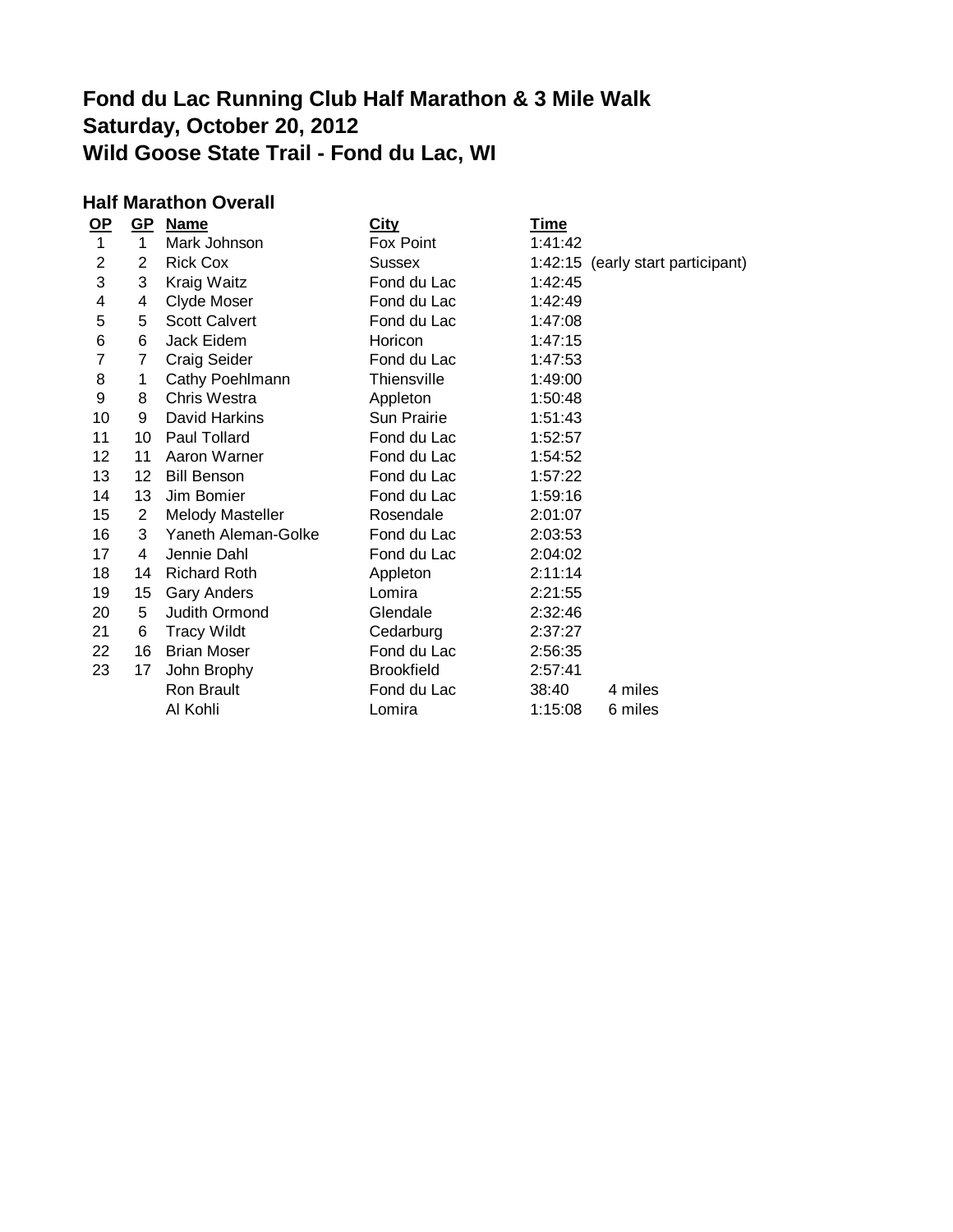### **Fond du Lac Running Club Half Marathon & 3 Mile Walk Saturday, October 20, 2012 Wild Goose State Trail - Fond du Lac, WI**

#### **Half Marathon Female**

| <b>OP</b> |                | GP Name             | <b>City</b> | Time    |
|-----------|----------------|---------------------|-------------|---------|
| -8        |                | Cathy Poehlmann     | Thiensville | 1:49:00 |
| 15        | $\overline{2}$ | Melody Masteller    | Rosendale   | 2:01:07 |
| 16        | -3-            | Yaneth Aleman-Golke | Fond du Lac | 2:03:53 |
| 17        | 4              | Jennie Dahl         | Fond du Lac | 2:04:02 |
| 20        | $5 -$          | Judith Ormond       | Glendale    | 2:32:46 |
| -21       | 6              | <b>Tracy Wildt</b>  | Cedarburg   | 2:37:27 |

## **Fond du Lac Running Club Half Marathon & 3 Mile Walk Saturday, October 20, 2012 Wild Goose State Trail - Fond du Lac, WI**

#### **Half Marathon Male**

| <u>OP</u>      | <u>GP</u> | <b>Name</b>          | <b>City</b>        | Time    |
|----------------|-----------|----------------------|--------------------|---------|
| 1              | 1         | Mark Johnson         | Fox Point          | 1:41:42 |
| $\overline{2}$ | 2         | <b>Rick Cox</b>      | Sussex             | 1:42:15 |
| 3              | 3         | Kraig Waitz          | Fond du Lac        | 1:42:45 |
| 4              | 4         | <b>Clyde Moser</b>   | Fond du Lac        | 1:42:49 |
| 5              | 5         | <b>Scott Calvert</b> | Fond du Lac        | 1:47:08 |
| 6              | 6         | Jack Eidem           | Horicon            | 1:47:15 |
| 7              | 7         | <b>Craig Seider</b>  | Fond du Lac        | 1:47:53 |
| 9              | 8         | <b>Chris Westra</b>  | Appleton           | 1:50:48 |
| 10             | 9         | David Harkins        | <b>Sun Prairie</b> | 1:51:43 |
| 11             | 10        | Paul Tollard         | Fond du Lac        | 1:52:57 |
| 12             | 11        | Aaron Warner         | Fond du Lac        | 1:54:52 |
| 13             | 12        | <b>Bill Benson</b>   | Fond du Lac        | 1:57:22 |
| 14             | 13        | Jim Bomier           | Fond du Lac        | 1:59:16 |
| 18             | 14        | <b>Richard Roth</b>  | Appleton           | 2:11:14 |
| 19             | 15        | <b>Gary Anders</b>   | Lomira             | 2:21:55 |
| 22             | 16        | <b>Brian Moser</b>   | Fond du Lac        | 2:56:35 |
| 23             | 17        | John Brophy          | <b>Brookfield</b>  | 2:57:41 |